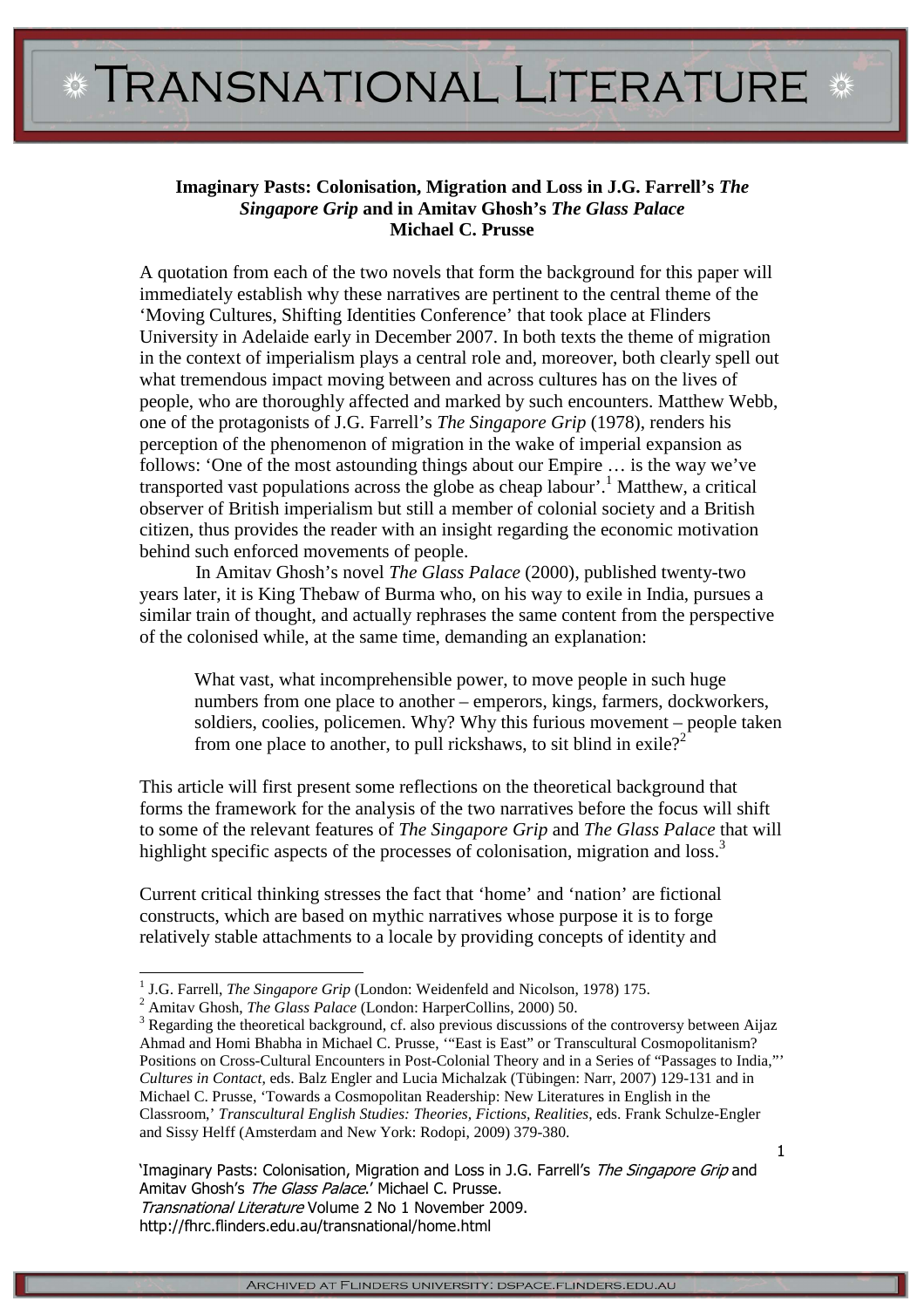belonging. For instance, the roots of this familiar notion can be traced back to the Romans, for whom Virgil's *Aeneid* was the artistic product created in order to satisfy the need for a national foundation myth. The Australian novelist Christopher Koch supports this view when noting how 'a people needs a sense of origins and continuity as it needs dream and myth'.<sup>4</sup> The telling of stories and, at the same time, the creation of new mythologies is closely intertwined with 'the forming of new communities' as Sara Ahmed observes.<sup>5</sup> It is furthermore a fact that forced migration has reached truly global dimensions: the statistics from the Office of the United Nations High Commissioner for Refugees (UNHCR) classifies 34.4 million people in various parts of the world as refugees.<sup>6</sup> Despite these outrageous numbers and the host of negative experiences suffered by refugees, 'migration' is frequently perceived as a dynamic force that might be instrumental in overcoming static notions of the 'self' and of 'fitting in' that characterise the discourse of the nation state. However, as Aijaz Ahmad puts it, history 'does not consist of perpetual migration' and, as David Morley points out, the migrant's view must essentially be counterbalanced by the perspective of those who opt to stay, 'whether through choice or by force of circumstance'.<sup>7</sup> Although Stuart Hall argues that even in these cases cultural 'identities come from somewhere, have histories,' it is nevertheless the figure of the migrant who has evolved into a symbol for the human condition in recent critical theory.<sup>8</sup>

 Paul White remarks that the effects of migration can be observed in three locations, namely in the places of origin, of passage, and of destination, which are affected and altered by the movements of people.  $\overline{9}$  Homi Bhabha, focusing on origin and destination, asserts that 'the migrant is empowered to intervene *actively* in the transmission of cultural inheritance or "tradition" (of both the home and the host land) rather than *passively* accept its venerable customs and pedagogical wisdom', and thus stresses the progressive and innovative potential of migration.<sup>10</sup> Ahmad, by contrast, counters Bhabha's argument when reasoning that the freedom to continually re-invent oneself or one's community 'is usually an illusion induced by availability of surpluses  $-$  of money capital or cultural capital, or both'.<sup>11</sup> Ahmad thus identifies one weakness in Bhabha's conceptualisation of enrichment by migration when he points out that this 'power' is only accessible to a fortunate few. Morley supports this last point when noting that borders 'have always been, and remain, far from absolute. They are

-

'Imaginary Pasts: Colonisation, Migration and Loss in J.G. Farrell's The Singapore Grip and Amitav Ghosh's The Glass Palace.' Michael C. Prusse. Transnational Literature Volume 2 No 1 November 2009.

2

<sup>4</sup> Christopher Koch, 'Crossing the Gap,' *Crossing the Gap: Memories and Reflections* (Sydney: Vintage, 2000) 15.

<sup>5</sup> Sara Ahmed, 'Home and Away: Narratives of Migration and Estrangement,' *International Journal of Cultural Studies* 2. 3 (1999): 343.

<sup>&</sup>lt;sup>6</sup> 'Figures at a Glance,' UNHCR: The UN Refugee Agency, 17 May 2009 http://www.unhcr.org/basics.html

Cf. also David Huddart, *Homi K. Bhabha* (London: Routledge, 2006) 84.

<sup>7</sup> Aijaz Ahmad, 'The Politics of Literary Postcoloniality,' *Contemporary Postcolonial Theory: A Reader*, ed. Padmini Mongia (London: Arnold, 1996) 289; David Morley, *Home Territories: Media, Mobility and Identity* (London: Routledge, 2000) 14; see also Ahmed 338.

<sup>8</sup> Stuart Hall, 'Cultural Identity and Diaspora,' *Identity: Community, Culture, Difference*, ed. J. Rutherford (London: Lawrence and Wisehart, 1990) 222-37; repr. in *Colonial Discourse and Post-Colonial Theory: A Reader*, eds. Patrick Williams and Laura Chrisman (Hemel Hempstead: Harvester Wheatsheaf, 1993) 394.

<sup>9</sup> Paul White, 'Geography, Literature and Migration,' *Writing Across Worlds: Literature and Migration*, eds. Russell King, John Connell and Paul White (London: Routledge, 1995) 1.

<sup>&</sup>lt;sup>10</sup> Homi Bhabha, *The Location of Culture* (London and New York: Routledge, 1994) 1.  $11$  Ahmad 291.

ARCHIVED AT FLINDERS UNIVERSITY: DSPACE.FLINDERS.EDU.AU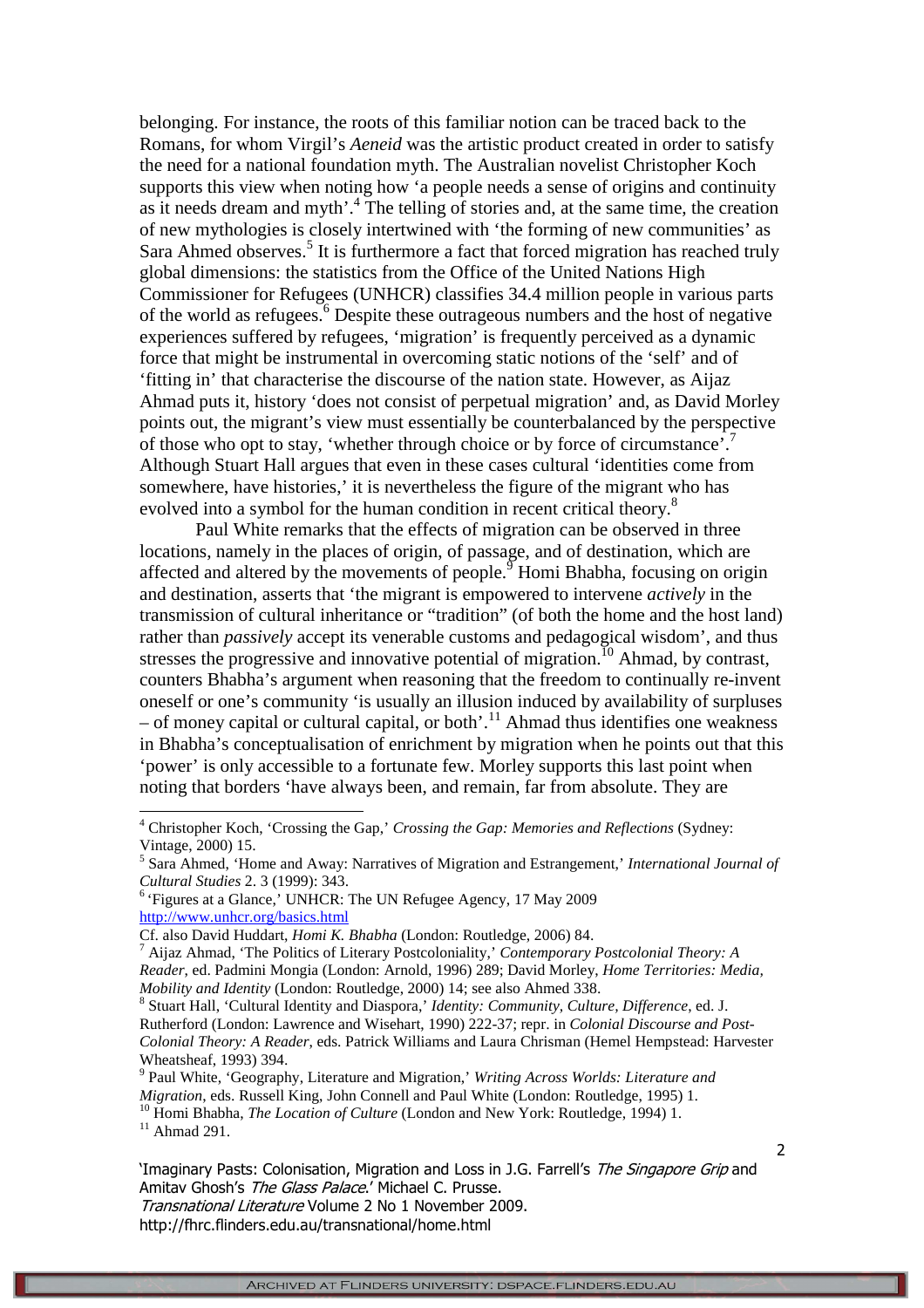permeable for those who possess the resources (financial or other) required to transcend them'.<sup>12</sup> In a certain sense Avtar Brah appears to suggest reconciliation between the two perspectives when she stresses the need to be specific and to ask who travels, when, how, and under what circumstances.<sup>13</sup> While Ahmad's and Bhabha's positions are thus not mutually exclusive they clearly show that the assessment of the significance of migration remains a fiercely contested field.

 Writers typically belong to the category of individuals endowed with what Ahmad calls a surplus of cultural capital. Those who may claim membership in the categories of exiles, emigrants or expatriates are, as Salman Rushdie states in his essay 'Imaginary Homelands', 'haunted by some sense of loss, some urge to reclaim, to look back'.<sup>14</sup> Rushdie, of course, is talking about Indian writers of his generation in their English exile – and his statement echoes similar perceptions by migrant writers from other parts of the former British Empire (an example would be the Barbadian George Lamming).<sup>15</sup>

The two authors whose novels provide the sources for this paper, J. G. Farrell and Amitav Ghosh, are in a different position in so far as they write about the past. Migration, naturally, also involves times gone by and in migrant writing the 'juxtaposition of two worlds, the one left behind and the one of arrival and future residence' is a common theme.<sup>16</sup> Accordingly, one central focus of interest is the question of how migrants deal with this transition and how they cope with the past and their memories. They may actively suppress their recollections or passively allow them to be submerged; some enshrine visions of the past while others keep up to date with reality by means of numerous and extended return visits to their country of origin. With regard to all these aspects the historical novel is a vehicle that permits exploring various avenues into the past of migrants – sometimes as a personal story, sometimes as a more general vision of past occurrences. Hence, when writing historical novels, Farrell and Ghosh could be said to create 'imaginary pasts' – in a comparable manner to the 'imaginary homelands' that Rushdie and his fellow exiles weave. However, unlike Rushdie's India, their creations concern past times that they have not or barely have experienced themselves. These pasts are, as David Huddart would argue, 'imaginary, which does not mean they are unreal.<sup>'17</sup> The two authors look back intensely and their scrupulous examination of the past results in critical accounts of the imperial past of their home countries.

The reasons for their intense occupation with history and the forces by means of which it shapes people can be accounted for by certain events in the authors' lives: both writers were personally affected by migration. Farrell's parents moved to Ireland, his mother's country of origin, from his native Liverpool but continued to send their

l

 $12$  Morley 197.

<sup>&</sup>lt;sup>13</sup> Avtar Brah, *Cartographies of Diaspora: Contesting Identities* (London and New York: Routledge, 1996) 182.

<sup>14</sup> Salman Rushdie, 'Imaginary Homelands,' *Imaginary Homelands: Essays and Criticism 1981-1991* (London: Granta, 1991) 10.

<sup>&</sup>lt;sup>15</sup> Cf. for instance George Lamming, 'The Occasion for Speaking,' *The Post-Colonial Studies Reader*, eds. Bill Ashcroft, Gareth Griffiths and Helen Tiffin (London: Routledge, 2002) 12-17.

<sup>&</sup>lt;sup>16</sup> Sabina Hussain, 'Label and Literature: Borders and Spaces in Postcolonial Migrant Literature in Australia,' *JASAL* 3 (2004) 107.

<sup>&</sup>lt;sup>17</sup> Huddart 71.

<sup>&#</sup>x27;Imaginary Pasts: Colonisation, Migration and Loss in J.G. Farrell's The Singapore Grip and Amitav Ghosh's The Glass Palace.' Michael C. Prusse.

Transnational Literature Volume 2 No 1 November 2009.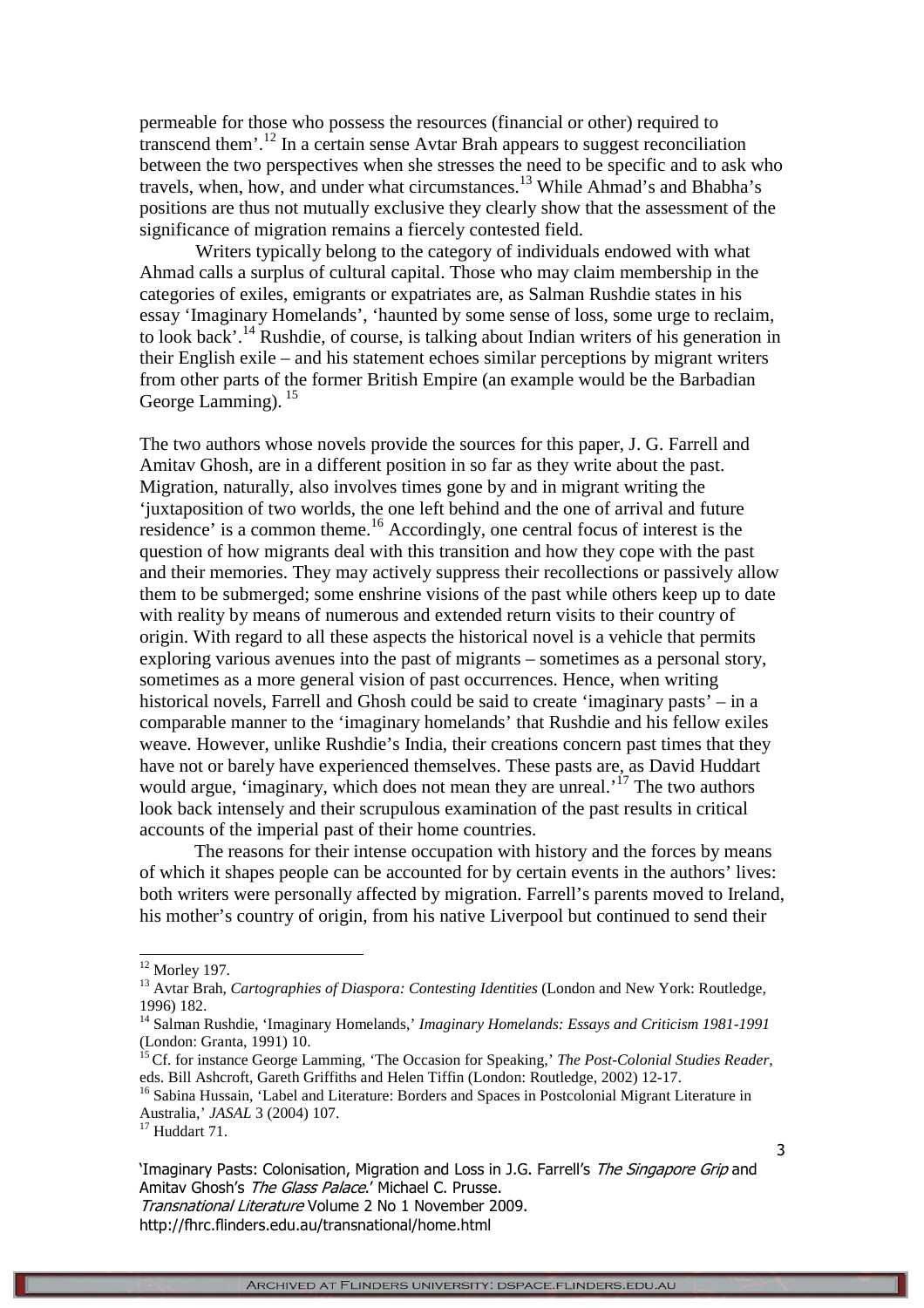son to an English boarding school. As a result Farrell experienced being an outsider both in Ireland ('British') and in England ('Irish'). Ghosh's father was a Lieutenant-Colonel in the Indian Army whose diplomatic assignments entailed regularly changing his residence. Ghosh's youth thus consisted of terms at boarding school in India and periods spent with his family in Sri Lanka, Iran and what was at that time East Pakistan (now Bangladesh). This made Farrell and Ghosh, in Rushdie's words, 'at one and the same time insiders and outsiders' in their respective environment, and may serve as an explanation as to why both authors opt for a focus on the past and on the movements of people.<sup>18</sup> They can readily empathize with the sensations and feelings generated by such movements across borders.

There are further reasons for a writer to turn to the past, of course. According to Inga Clendinnen 'the best chance of explaining what humans do in any particular circumstance, and why' results from anthropologists and historians joining forces.<sup>19</sup> While Ghosh is an anthropologist by training, he nevertheless opts for creative rather than academic writing. Farrell believed that the decline of the British Empire was 'the really interesting thing<sup>, 20</sup> that happened during his lifetime and his main concern was to transmit a sense of how individuals 'undergo history'.<sup>21</sup> Ghosh shares a comparable fascination with the past: his subversive history *In an Antique Land* (1992) poses in the guise of a traveller's tale and the author takes the role of a keen observer of how people react to history. In this book he notes, for example, how economic success leads to staking out claims for the future, 'in the best tradition of liberalism, by discovering a History to replace the past<sup>2.22</sup> This is an evident statement in support of writing in order to uncover hidden histories and, what is possibly even more significant, an explanation of how palimpsests are created as an urgent response by the formerly suppressed with the intention of getting their voices heard by a global audience. Last but not least, Ghosh has pointed out in interviews that it is history that creates unique moments<sup>23</sup> and that, like Farrell, his 'real interest is in the predicament of individuals'.<sup>24</sup> It is this particular spotlight on individual lives, afforded by the novelist's freedom to mould his subject matter (unlike the historian he is not constrained by the documentary record), which distinguishes historical fiction from history. However, ever since the novels of Sir Walter Scott, there has been a constant struggle over the distinction between historical fiction and history. Some historians readily admit to being enticed by historical fiction: Iain McCalman expresses this neatly in 'Flirting with Fiction' when he confesses to being swayed towards history as

l

4

Transnational Literature Volume 2 No 1 November 2009.

<sup>&</sup>lt;sup>18</sup> Rushdie 19.

<sup>&</sup>lt;sup>19</sup> Inga Clendinnen, *Dancing with Strangers: Europeans and Australians at First Contact* (Cambridge: Cambridge University Press, 2005) 3.

<sup>&</sup>lt;sup>20</sup> George Brock, 'Epitaph for the Empire.' *Observer Magazine* 24 September 1978: 73; Michael C. Prusse, *'Tomorrow is Another Day': The Fictions of James Gordon Farrell* (Tübingen: Francke, 1997) 84.

<sup>21</sup> J.G. Farrell, 'J.G. Farrell Comments,' *Contemporary Novelists*, ed. James Vinson (London: St. James Press, 1972) 399.

<sup>22</sup> Amitav Ghosh, *In an Antique Land* (London: Granta, 1992) 273.

<sup>23</sup> Claire Chambers, 'The Absolute Essentialness of Conversations,' *Journal of Postcolonial Writing* 41. 1 (2005): 30.

<sup>24</sup> Frederick Luis Aldama, 'An Interview with Amitav Ghosh,' *World Literature Today* 76. 2 (2002): 86.

<sup>&#</sup>x27;Imaginary Pasts: Colonisation, Migration and Loss in J.G. Farrell's The Singapore Grip and Amitav Ghosh's The Glass Palace.' Michael C. Prusse.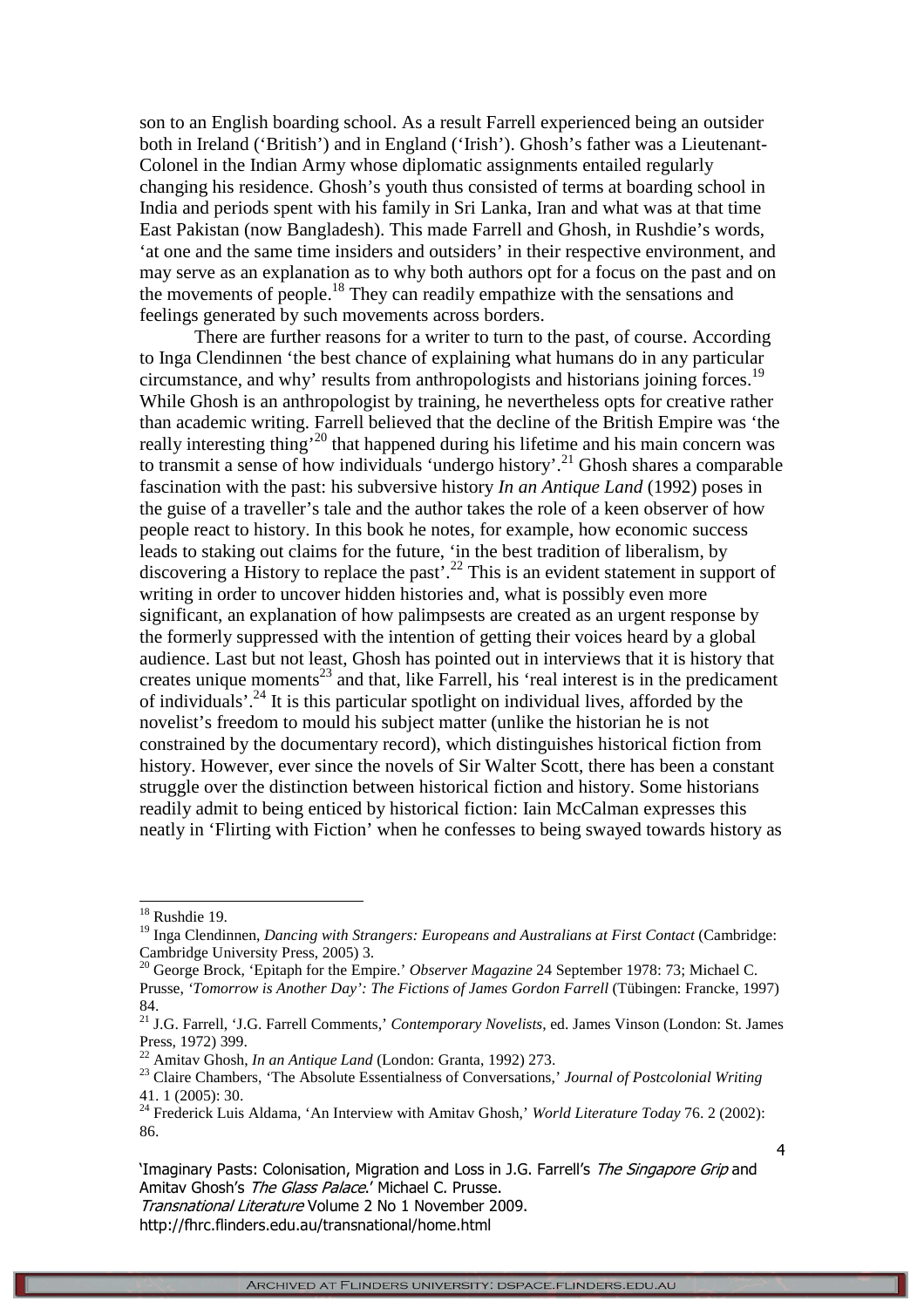a result of reading R.L. Stevenson's *Kidnapped* or Scott's *Ivanhoe*. <sup>25</sup> Historians also refer to fiction when crafting their studies and Hayden White has demonstrated in his *Metahistory* how historians rely on simple plot devices such as the 'fairy tale or detective story on the one hand, as Romance, Comedy, Tragedy, or Satire on the other'.<sup>26</sup> E.H. Carr is regularly cited when commenting on how a historian is like a fisherman who gathers his facts from 'a vast and sometimes inaccessible ocean', his catches very much depending 'on chance, but mainly on what part of the ocean he chooses to fish in and what tackle he chooses – these two factors being, of course, determined by the kind of fish he wants to catch'.<sup>27</sup> This perception of the historian's mode of research clearly invites comparisons to how historical novelists approach their subjects. Ann Curthoys and John Docker argue that history has a double nature: 'history as rigorous scrutiny of sources and history as part of the world of literary forms'.<sup>28</sup> Most likely it is this indistinct borderline between fiction and history, which causes the recurrent discussions and provokes the need in historians to draw a line. Farrell and Ghosh, however, consciously opt for fiction in order to rewrite history, and because they want to reach a wider audience.

The sheer size of the works under discussion necessitates concentrating on exemplary moments while relegating others to the sidelines. In J.G. Farrell's case the epic dimensions of *The Singapore Grip* have led critics to compare it to Leo Tolstoy's *War and Peace*. <sup>29</sup> Similarly, in a review in *The Independent* Ghosh's narrative was linked to another great Russian novelist, namely to Boris Pasternak, and *The Glass Palace* was labelled, somewhat inaccurately in my opinion, as a '*Doctor Zhivago* for the Far East'<sup>30</sup>. In any case the dimensions of the two novels suggest that the central focus ought to be on those areas where their narrative strands appear to intermingle (Ghosh may actually have been influenced by Farrell), even though the two novelists clearly approach their themes from different angles; Farrell mostly casts a cold eye on the antics of the colonialists while Ghosh analyses the ambiguous role of Indians, who posed as a colonised people and yet aided and abetted the British colonial expansion, for instance by means of furnishing the colonisers with the necessary military personnel. The contrast between Farrell's and Gosh's perspectives can be described in the words of Hall who notes that the colonising experience has resulted in 'transculturation', and while this effect works in both directions, the differences 'between colonising and colonised cultures remain profound'.<sup>31</sup> These differences can also be observed in the two novels, one written by a critical descendant of the colonising Britons, and the other one by an at least equally astute representative of a former colony who is acutely aware of both Indian resistance against and collusion

l

5

'Imaginary Pasts: Colonisation, Migration and Loss in J.G. Farrell's *The Singapore Grip* and Amitav Ghosh's The Glass Palace.' Michael C. Prusse.

Transnational Literature Volume 2 No 1 November 2009. http://fhrc.flinders.edu.au/transnational/home.html

<sup>25</sup> Iain McCalman, 'Flirting With Fiction,' *The Historian's Conscience: Australian Historians on the Ethics of History*, ed. Stuart Macintyre (Carlton, Victoria: Melbourne University Press, 2004) 151. <sup>26</sup> Hayden White, *Metahistory* (Baltimore: Johns Hopkins University Press, 1973) 8.

<sup>27</sup> E.H. Carr, *What is History?* (Basingstoke: Macmillan, 1986) 18.

<sup>&</sup>lt;sup>28</sup> Ann Curthoys and John Docker, *Is History Fiction?* (Sydney: University of New South Wales Press 2006) 11.

<sup>29</sup> Prusse, *Tomorrow* 156.

<sup>30</sup> James Urquhart, 'A "Doctor Zhivago" for the Far East,' *The Independent* (7 August 2000) http://www.independent.co.uk/arts-entertainment/books/reviews/a-doctor-zhivago-for-the-far-east-625707.html

<sup>31</sup> Stuart Hall, 'When Was 'The Post-Colonial'? Thinking at the Limit,' *The Post-Colonial Question: Common Skies, Divided Horizons*, eds. Iain Chambers and Lidia Curti (London: Routledge, 1996) 246- 247.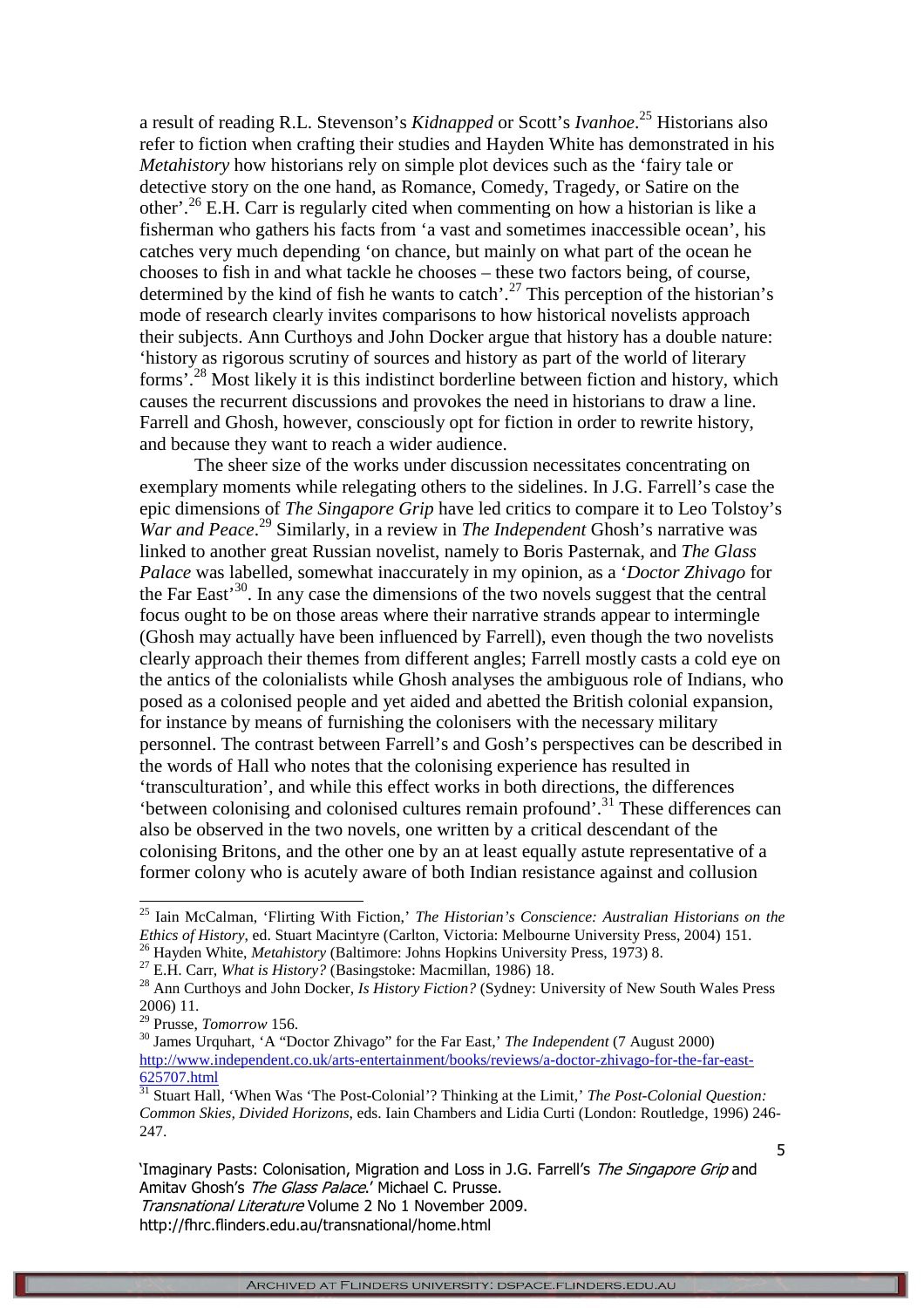with the British Empire. The setting and action of the two narratives thus could be said to converge on what Mary Louise Pratt defines as 'contact zones', the 'social spaces where disparate cultures meet, clash, and grapple with each other, often in highly asymmetrical relations of domination and subordination.<sup>32</sup> Farrell's spotlight is on the follies of the colonisers while Ghosh assumes the rather challenging task of observing the colonised (who under certain circumstances, such as in the case of the Indian immigrants in Burma, become colonisers themselves in turn). It may well be argued that the startling image of the interlocked dentures of the two old lovers at the end of *The Glass Palace* could be read as Ghosh's mischievous allusion to or even metaphor for the 'contact zone'.

*The Singapore Grip* describes the pre-war wealth of a city that dominates trade in South East Asia and that permits its ruling classes to maintain a luxurious and comfortable lifestyle. In an involuntarily fitting metaphor, one of the protagonists, a rubber tycoon celebrating the anniversary of his business, casts Singapore as an octopus that holds its South East Asian trading partners in a 'friendly' grip. The novel portrays the British colonialists as a wealthy caste that is merely interested in acquiring more material goods while disregarding the plight of the native and immigrant populations or even actively exploiting them. The Second World War and the Japanese invasion take this society by surprise and Farrell carefully outlines how the various characters react to the impending disaster right up to the fall of the city to the attackers. While the narrative is set in the time preceding the Second World War and up to the capitulation of Singapore in the war, the reader learns a great deal about the economic history of the city by means of a series of flashbacks that relate a range of episodes in the history of the city's expansion as a centre of trade.

*The Glass Palace* is a saga of three generations, relating the tangled relations and migrations of an extended family between India, Burma and Malaya, and the narrative also constitutes an attempt to subvert standard Western perspectives of historical events in South East Asia. In this respect Ghosh's narrative could well be described as a palimpsest,  $33$  or, as Rushdie would put it, 'it is clear that redescribing a world is the necessary first step towards changing it'.<sup>34</sup> Sabina Hussain is outspoken in this respect when noting that postcolonial 'migrant literature is always a political enterprise<sup>7</sup>.<sup>35</sup> *The Glass Palace* is particularly candid on what it means to have roots and loyalties in more than one home and culture; it also outlines the tension within the characters and the hostility they are met with by those who have an established sense of identity. These particular aims of the narrative also explain why Ghosh withdrew it from the Commonwealth Writers Prize; he specifically objected to the label of 'Commonwealth Literature', which, in a way, is a reminder of the colonial past and thus contrary to the political intentions of the novel. $36$ 

l

'Imaginary Pasts: Colonisation, Migration and Loss in J.G. Farrell's The Singapore Grip and Amitav Ghosh's The Glass Palace.' Michael C. Prusse. Transnational Literature Volume 2 No 1 November 2009. http://fhrc.flinders.edu.au/transnational/home.html

<sup>32</sup> Mary Louise Pratt, *Imperial Eyes: Travel Writing and Transculturation* (London: Routledge, 1992) 4, 7.

 $33$  Cf. also the extended discussion of this particular term in Melita Glasgow and Don Fletcher, 'Palimpsest and Seduction: *The Glass Palace* and *White Teeth*,' *Kunapipi: Journal of Postcolonial Writing* 27:1 (2005) 75-87.

<sup>34</sup> Rushdie 13-14.

 $35$  Hussain 106.

<sup>36</sup> Amitav Ghosh, 'Letter to Sandra Vince, 18 March 2001,' *Amitav Ghosh & the 2001 Commonwealth Writers Prize: Tracking the Controversy*, 16 May 2001 http://www.amitavghosh.com/cwprize.html#letter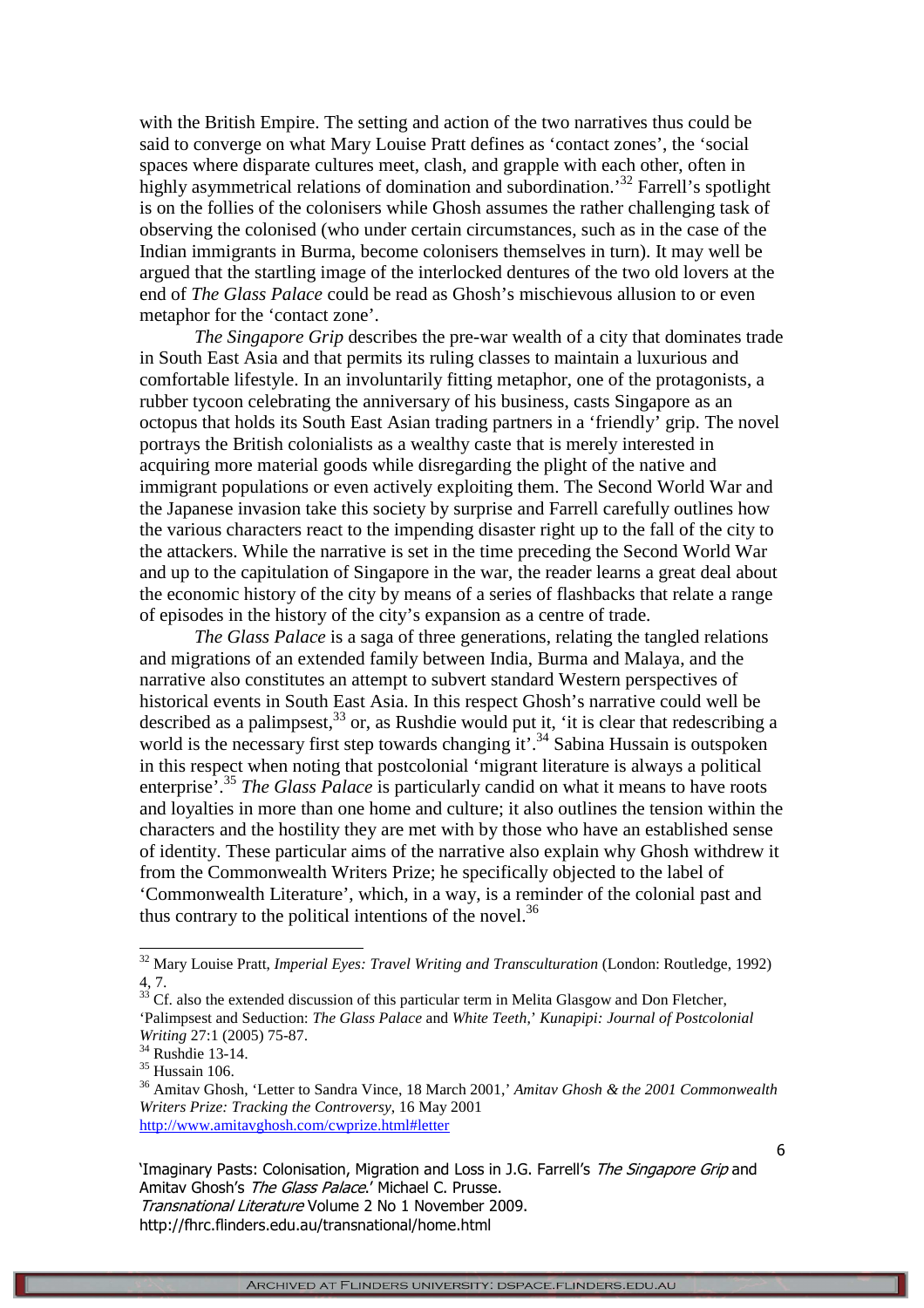The actual colonisation of Singapore and of Burma respectively is reported in both narratives in rather concise fashion. Singapore, according to Farrell, was simply called into existence by the economic and strategic foresight of Sir Thomas Stamford Raffles:

Although people had once lived there, the island of Singapore, when he arrived, was largely deserted except for a prodigious quantity of rats and centipedes. Rather ominously, Raffles also noticed a great many human skulls and bones, the droppings of local pirates. He wasted no time, however, in negotiating for the island with an alarmed native and then proceeded, his biographer tells us, to set up a flag-pole thirty-six feet high.<sup>37</sup>

Language and imagery here are highly symbolical and may remind readers of other iconic representations of taking possession of territory where 'alarmed natives' bow beneath the imperial flag set up by 'heroic' conquerors. An excellent example of this stance can be found in John Alexander Gilfillan's painting of 'Captain Cook taking possession of the Australian continent on behalf of the British Crown in 1770' which the artist donated to the Royal Society of Victoria in 1859. The Aborigines are cowering in fear in the foreground while Cook and his entourage proudly raise the British flag under majestic trees; at the same time the marines are firing a salute and the *Endeavour* proudly responds from the sea.<sup>38</sup> The skulls and bones in Farrell's novel do not only allude to the Malay pirates that may have used the island before the arrival of the British but foreshadow the imperial piracy to be committed by the merchants of Singapore.

Similarly, Ghosh describes the British occupation of Burma, a war of merely two weeks, by briefly summing up the salient details. He mentions the cause – a quarrel on the customs duty to be paid on teak exports – and then goes on to describe the campaign: 'The invasion proceeded so smoothly as to surprise even its planners'.<sup>39</sup> When the British troops reach Mandalay and cart the Burmese royals off into exile, this initial phase of colonisation – the conquest – is already over. However, both Farrell and Ghosh are much more interested in the ensuing processes of colonisation and what impact these actually had on the people involved. First and foremost, colonisation is very much about 'the struggles to possess' territory, as Edward Said writes, with the further intention 'to dispossess, ruin, maim and distort the lives of many, all in the cause of land'.<sup>40</sup> This view may be confirmed with reference to J.A. Hobson, an early liberal critic of imperialism, who offers the following observation on colonial expansion: 'Imperialism is a depraved choice of national life, imposed by self-seeking interests which appeal to the lusts of quantitative acquisitiveness and of forceful domination surviving in a nation from early centuries of animal struggle for existence'.<sup>41</sup> The events following the British conquest of Burma accurately document Hobson's analysis of how imperialism functions: first there is an influx of people; yet, the history of British migration into the colonies remains largely untold here, basically

7

-

<sup>37</sup> Farrell, *Singapore* 8.

<sup>38</sup> An excerpt of this painting is reprinted in George Finkel, *New South Wales 1788-1900* (Melbourne: Thomas Nelson, 1974) 16.

<sup>39</sup> Ghosh, *Glass* 25.

<sup>40</sup> Edward W. Said, 'Narrative, Geography and Interpretation,' *New Left Review* 180 (1990) 82.

<sup>41</sup> J. A. Hobson, *Imperialism*: *A Study*, Third Edition (London: Unwyn Hyman, 1988) 368.

<sup>&#</sup>x27;Imaginary Pasts: Colonisation, Migration and Loss in J.G. Farrell's The Singapore Grip and Amitav Ghosh's The Glass Palace.' Michael C. Prusse. Transnational Literature Volume 2 No 1 November 2009.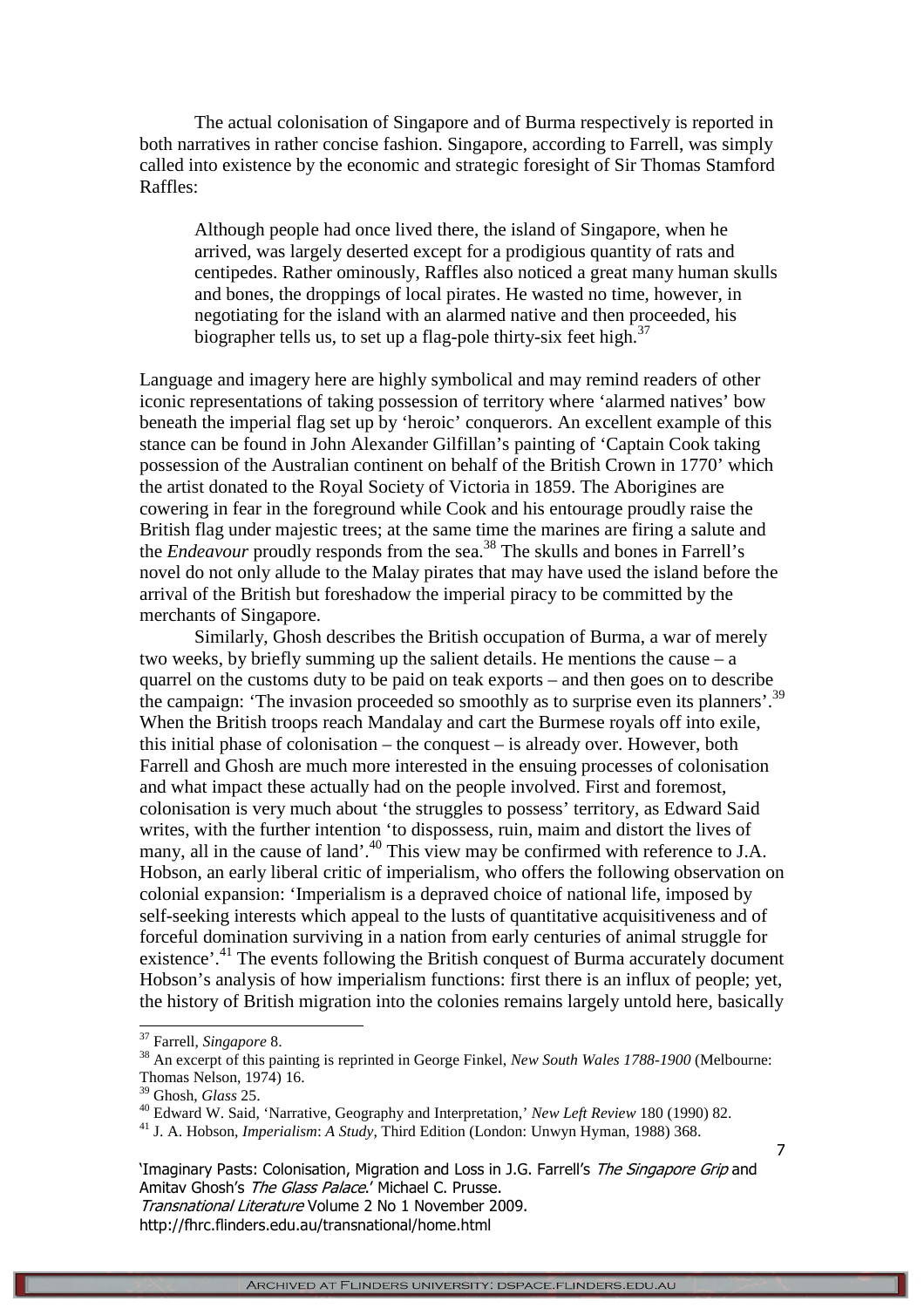because the two authors are not interested in reiterating stories of Westerners encountering South East Asia that have been told many times before. However, this does not mean that the courage and enterprising spirit of the colonisers is not acknowledged, albeit with grudging respect. Farrell expresses a somewhat outraged awe at the economic prowess of one of his chief protagonists, the rubber tycoon Walter Blackett in *The Singapore Grip*, and the admiration that one of Ghosh's characters, Saya John, expresses for the young Englishmen that went out to Burma to supervise the cutting of teak in the lonely logging camps in the jungle, is also palpable evidence in this regard.<sup>42</sup> Taking the anthropological perspective that can be best observed in his *In an Antique Land*, Ghosh is also at pains to point out that Burma had already been a meeting place of cultures before the British set migration into motion after their conquest of this kingdom:

The number of foreigners living in Mandalay was not insubstantial – there were envoys and missionaries from Europe; traders and merchants of Greek, Armenian, Chinese and Indian origin; labourers and boatmen from Bengal, Malaya and the Coromandel coast; white-clothed astrologers from Manipur; businessmen from Gujarat – an assortment of people such as Rajkumar had never seen before he came here.<sup>43</sup>

Ghosh thus succeeds in putting migration as a result of British imperialism into perspective: cross-cultural encounters and migration for all sorts of purposes and reasons (mostly economic ones) existed well before British and Indian troops invaded Burma.

In *The Singapore Grip* there are numerous migrants: these include all the colonising merchants such as Walter Blackett, Solomon Langfield or Matthew's father, Mr Webb, who at one time left the British Isles for South East Asia in order to find a job that would sustain the family. Farrell says surprisingly little about the motives and movements that took them there and instead focuses on the portrayal of this British caste that lives a secluded life among the local Malays and various Asian migrants that make up the majority of the population of Singapore. And yet Farrell is extremely outspoken in two instances: the first one concerns the history of how these European merchants succeeded in acquiring wealth by destroying the pre-colonial Burmese village culture. The second one is the fate of Vera Chiang, a Eurasian of White Russian and Chinese descent, who is presented as the prototype of the successful migrant.

Describing how Walter Blackett and his elderly partner, Mr Webb, became powerful in the process of colonisation, Farrell has his character narrate how the British traders intentionally destroyed the traditional Burmese village culture in order to gain profit. The first step involved transporting malleable coolies from India to Burma, 'usually as deck cargo', in order to have a surplus of labour on hand.<sup>44</sup> The next step was intended to make the Burmese farmers change their ways from selfreliant village communities (that exported surplus rice) into dependent consumers of imported produce: 'Chettyar money-lenders from India had penetrated the rice-

-

'Imaginary Pasts: Colonisation, Migration and Loss in J.G. Farrell's The Singapore Grip and Amitav Ghosh's The Glass Palace.' Michael C. Prusse. Transnational Literature Volume 2 No 1 November 2009.

http://fhrc.flinders.edu.au/transnational/home.html

<sup>42</sup> Ghosh, *Glass* 74-75.

<sup>43</sup> Ghosh, *Glass* 16.

<sup>44</sup> Farrell, *Singapore* 42.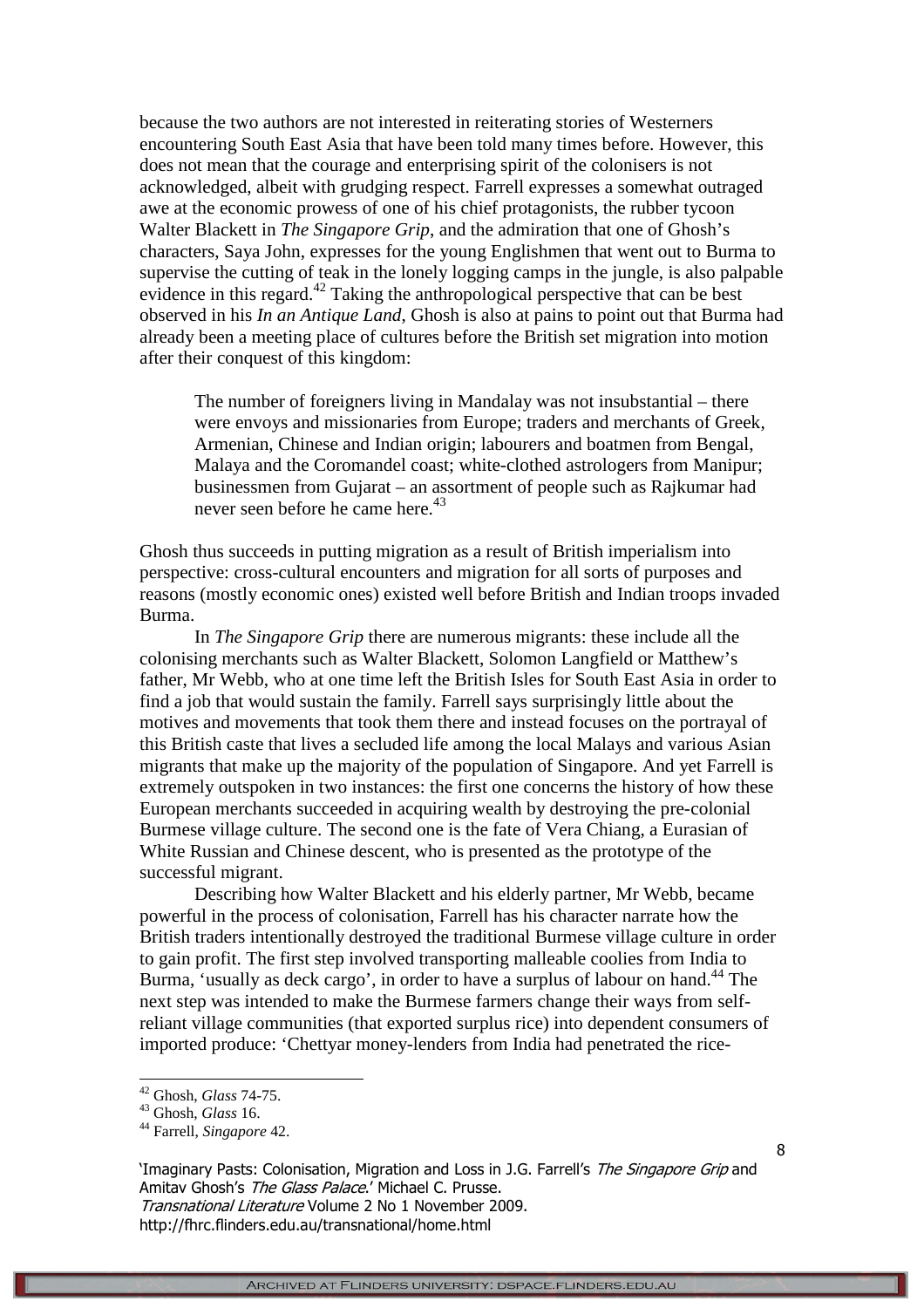growing delta, entangling the peasants in debt and bringing them to the point where they could no longer hold back their crops for higher prices even when there was a shortage on the market'.<sup>45</sup> The resulting impoverishment gradually transformed the formerly autonomous landowners into seasonal workers, 'from the producer's point of view a much more efficient and much cheaper system'. <sup>46</sup> Moreover, the established Burmese village communities were broken up and their male inhabitants had to leave and look for work elsewhere. While this 'success' story, boastfully related by Walter Blackett, depicts a staggering economic accomplishment and documents how British traders showed solidarity in manipulating and cheating the native populations, it reveals, at the same time, a shocking disregard for other cultures and human suffering. The tycoon's narrative divulges that migration under colonial rule within South East Asia was to a large extent the direct or indirect result of schemes designed to implement imperial exploitation.

Farrell's detailed account of the impact of colonialism on Burmese society (as related by his protagonist, Walter Blackett) describes exactly what the Burmese queen foretells concerning the fate of her kingdom in *The Glass Palace*. After taking careful note of how the British treat the members of the royal household in their exile in India, Queen Supayalat utters her very clear-sighted prediction regarding the effects of imperial conquest on Burma:

They took our kingdom, promising roads and railways and ports, but mark my words, this is how it will end. In a few decades the wealth will be gone – all the gems, timber and the oil – and then they too will leave. In our golden Burma where no one ever went hungry and no one was too poor to write and read, all that will remain is destitution and ignorance, famine and despair.<sup>47</sup>

Interestingly enough, Ghosh's main protagonist, Rajkumar Raha, shares many traits with Farrell's Walter Blackett, and it is this protagonist who provides evidence for the manifest Indian contribution to the extension of the British Empire. Born in poverty on a boat and stranded in Mandalay, Rajkumar witnesses the British conquest of Burma at first hand. He works as a coolie in supplying teak camps in the Burmese rainforests and, as soon as he has acquired some capital, engages in the traffic of bringing migrant workers from India to Burma. Unlike Farrell, Ghosh also focuses on the nightmarish aspects of the voyage the migrants undertake on their way to a 'golden future' in Burma that they have been promised by entrepreneurs such as Rajkumar. The description of the transport across the sea itself is probably intentionally reminiscent of the 'Middle Passage' for African slaves:

The passage was rough and the floor of the holding area was soon covered with vomit and urine. This foul-smelling layer of slime welled back and forth with the rolling of the ship, rising inches high against the walls. The recruits sat huddled on their tin boxes and cloth bundles. At the first sight of land, off the Arakan coast, several men leapt off the ship. By the third day of the voyage the number of people in the hold had dwindled by a few dozen. The corpses of

-

'Imaginary Pasts: Colonisation, Migration and Loss in J.G. Farrell's The Singapore Grip and Amitav Ghosh's The Glass Palace.' Michael C. Prusse. Transnational Literature Volume 2 No 1 November 2009. http://fhrc.flinders.edu.au/transnational/home.html

<sup>45</sup> Farrell, *Singapore* 43.

<sup>46</sup> Farrell, *Singapore* 44.

<sup>47</sup> Ghosh, *Glass* 88.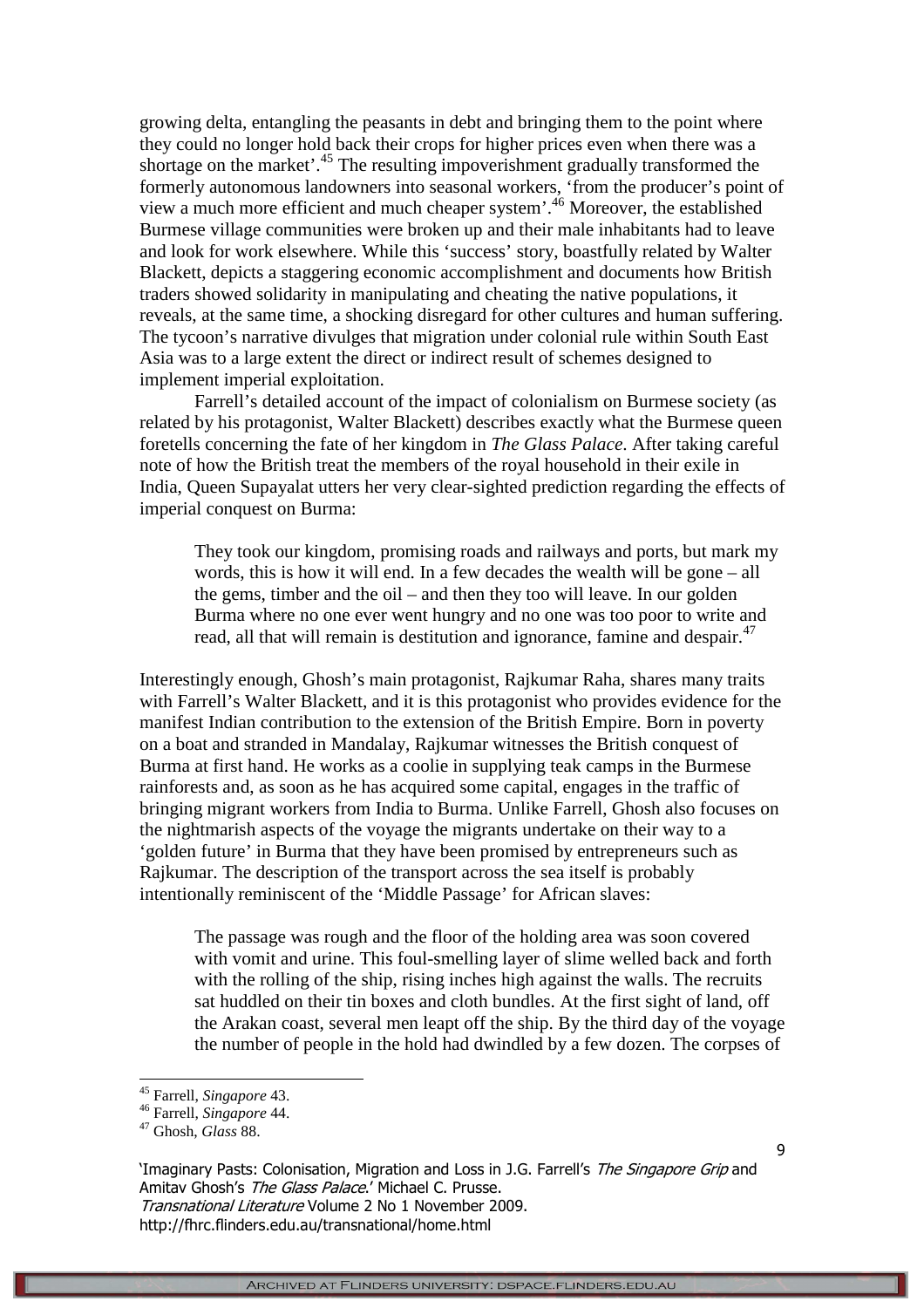those who had died on board were carried to the stern and dropped into the ship's churning wake. $48$ 

Rajkumar next succeeds in securing a major contract to supply teak to a railway company and, in the eyes of Saya John, his mentor, the Indian businessman evolves into a new person, 'a reinvented being, formidably imposing and of a commanding presence'.<sup>49</sup> Ghosh thus exemplifies, as Rakhee Moral notes, how migration may transform a character, turning Rajkumar into a multicultural, 'reinvented migrant' who rises from coolie to timber tycoon.<sup>50</sup> Apart from his economic prowess Rajkumar also has a romantic streak – when he was present at the deportation of the Burmese Royal family, he fell in love with one of the Queen's attendants, Dolly Sein. He follows her to Ratnagiri in India, where the Burmese Royals live in squalid exile. Dolly is another involuntary migrant, a product of imperial expansion, and she feels torn between her attachments to more than one location:

If I went to Burma now, I would be a foreigner – they would call me a kalaa like they do Indians – a trespasser, an outsider from across the sea. I'd find that very hard, I think. I'd never be able to rid myself of the idea that I would have to leave again one day, just as I had to before.<sup>51</sup>

Since Rajkumar succeeds in his quest for Dolly, she returns to Burma, raises two halfcaste sons, and gradually becomes aware of the results of the Indian immigration: 'Indian moneylenders have taken over all the farmland; Indians run most of the shops; people say that the rich Indians live like colonialists, lording it over the Burmese'.<sup>5</sup> Far from functioning as intermediaries between two cultures, Rajkumar's sons are perceived as conspiring with the Empire and identified as intruders by Burmese nationalists.

Meanwhile Rajkumar's success as a businessman allows him to invest in a rubber plantation in Malaya. Hence he becomes a true transnational, moving freely between India, Burma and Malaya in the pursuit of business. But his career also demonstrates, as Melita Glasgow and Don Fletcher point out, that he has been successfully seduced by the lure of the Empire since he 'does not oppose but actively attempts to conform and participate'.<sup>53</sup> Therefore he can be rightfully classified in the category of what V.S. Naipaul called 'mimic men'.<sup>54</sup> As Ghosh himself admitted in an interview, one of the overarching themes of the novel is the 'complicity between Indians and the colonising power<sup>'.55</sup> The question as to why Indians collaborated to such an extent with the colonial power is also addressed by Goonetilleke who maintains that by contrast 'to the common view of colonialism as domination, I think that there was, and can be, no colonialism without collusion, at least in this part of the

-

'Imaginary Pasts: Colonisation, Migration and Loss in J.G. Farrell's The Singapore Grip and Amitav Ghosh's The Glass Palace.' Michael C. Prusse. Transnational Literature Volume 2 No 1 November 2009.

<sup>48</sup> Ghosh, *Glass* 127.

<sup>49</sup> Ghosh, *Glass* 132.

<sup>50</sup> Rakhee Moral, '"In Time of the Breaking of Nations": *The Glass Palace* as Postcolonial Narrative,' *Amitav Ghosh: Critical Perspectives*, ed. Brinda Bose (Dehli: Pencraft International, 2003) 148.

<sup>51</sup> Ghosh, *Glass* 113.

<sup>52</sup> Ghosh, *Glass* 240. <sup>53</sup> Glasgow and Fletcher 76.

<sup>&</sup>lt;sup>54</sup> Glasgow and Fletcher 81.

<sup>10</sup> <sup>55</sup> Johannes Kaiser, 'Amitav Ghosh: Einmal Indien und zurück,' *Schweizer Radio DRS 2* (8 June 2001).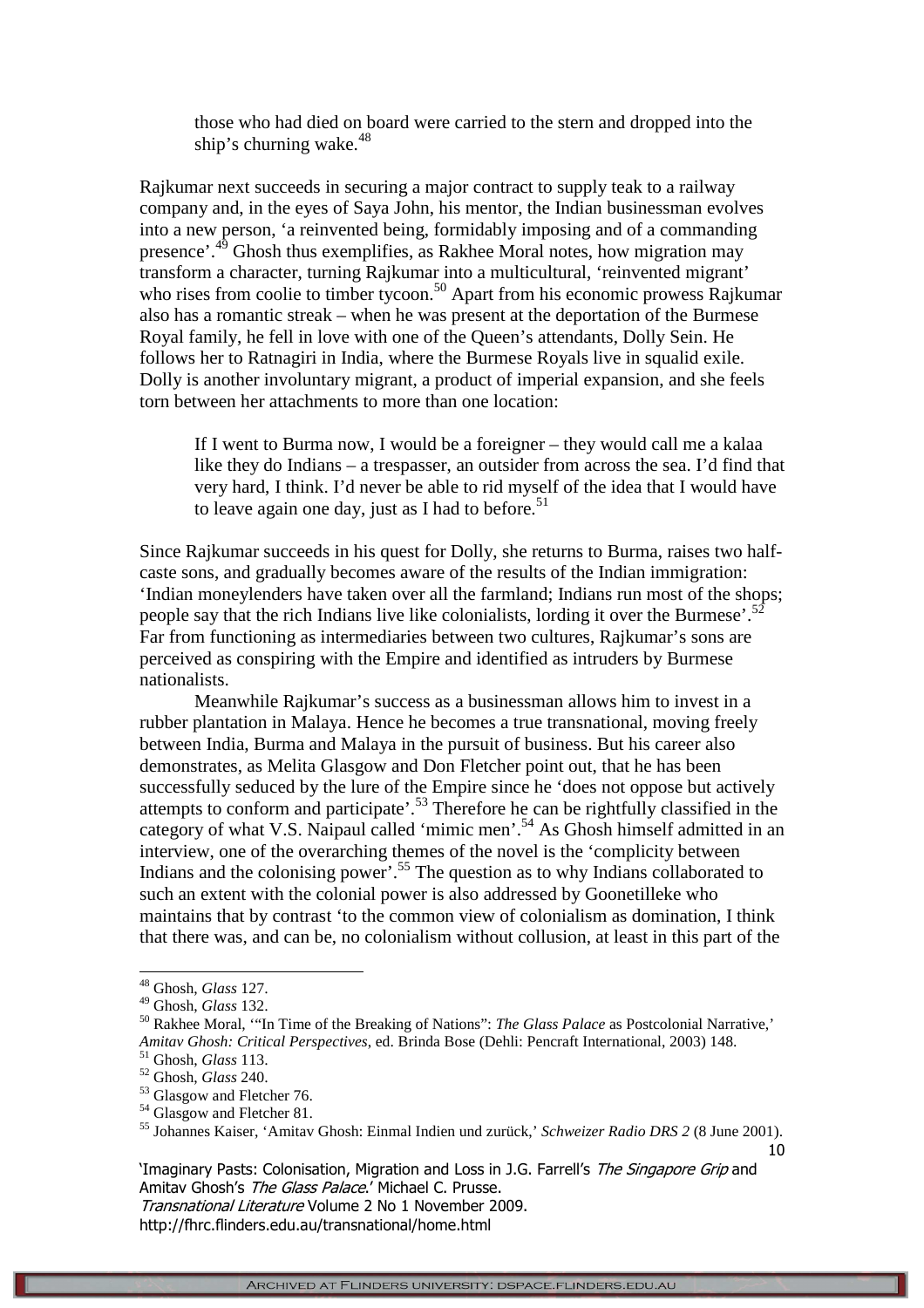world'.<sup>56</sup> He adds that Farrell had the originality to understand this; the statement may just as well be extended to Ghosh.

Walter Blackett and Rajkumar gamble in the months leading up to the war: they hoard rubber and timber respectively and both of them live to see their dreams go up in smoke after Japanese bombs drop on their stashes of commodities. However, it is not only such material values that are lost – others include houses and numerous possessions – but, far more importantly, people. Ghosh is actually much more rigorous in the dispatching of his characters than Farrell, and thus the author has one of Rajkumar's sons die in the flames. What is also lost is the notion of 'home', languages, livelihoods, cultures, and these have to be painfully and painstakingly rediscovered or even recreated by the surviving protagonists. While Walter Blackett, with his family safely evacuated to Australia, may or may not have succeeded in escaping from Singapore on the flotilla of small boats that left the city on the eve of the capitulation, Rajkumar and the surviving members of his family escape from Rangoon and undertake an unimaginable trek on foot from Burma across the mountain passes of Assam into India. Suffering numerous hardships and also losing his daughter-in-law, Rajkumar arrives in Calcutta as a destitute and, with his granddaughter, obtains shelter at a friend of Dolly's. He joins and finds comfort in a Burmese temple where he meets exiles like himself who share and understand his fate:

Not all the people who came to the temple were Buddhists by birth or conviction. They came because this was the one place where they could be sure of meeting others like themselves; people to whom they could say, 'Burma is a golden land,' knowing that their listeners would be able to filter these words through the sieve of exile, sifting through their very specific nuances.<sup>57</sup>

Farrell and Ghosh thus use businessmen as protagonists to outline the process and impact of commercial exploitation.<sup>58</sup> These central figures in the narratives are migrants who can afford to move across borders (though sometimes they are also forced to do so by circumstances): for Rajkumar, migration is the initial instrument and opportunity to acquire wealth. In this respect Blackett and Rajkumar are privileged and not representative of what Ahmad rightly argues concerns the majority of people: 'Most migrants tend to be poor and experience displacement not as cultural plenitude but as torment; what they seek is not displacement but, precisely, a place from where they may begin anew, with some sense of a stable future'.<sup>59</sup> In a moving vignette Farrell focuses briefly on such a poor migrant, an elderly Chinese coolie living in a tiny cubicle in a tuberculosis infested tenement, and contemplates his fate as he dies, killed by a Japanese bomb:

-

<sup>56</sup> D.C.R.A. Goonetilleke, 'J.G. Farrell's Indian Works: His Majesty's Subjects?' *Modern Asian Studies* 37:2 (2003) 416.

<sup>57</sup> Ghosh, *Glass* 495.

<sup>58</sup> R.K. Gupta, '"That Which a Man Takes for Himself No One Can Deny Him": Amitav Ghosh's *The Glass Palace* and the Colonial Experience,' *International Fiction Review* 33:1-2 (2006) 18-19. <sup>59</sup> Ahmad 289.

<sup>&#</sup>x27;Imaginary Pasts: Colonisation, Migration and Loss in J.G. Farrell's The Singapore Grip and Amitav Ghosh's The Glass Palace.' Michael C. Prusse. Transnational Literature Volume 2 No 1 November 2009. http://fhrc.flinders.edu.au/transnational/home.html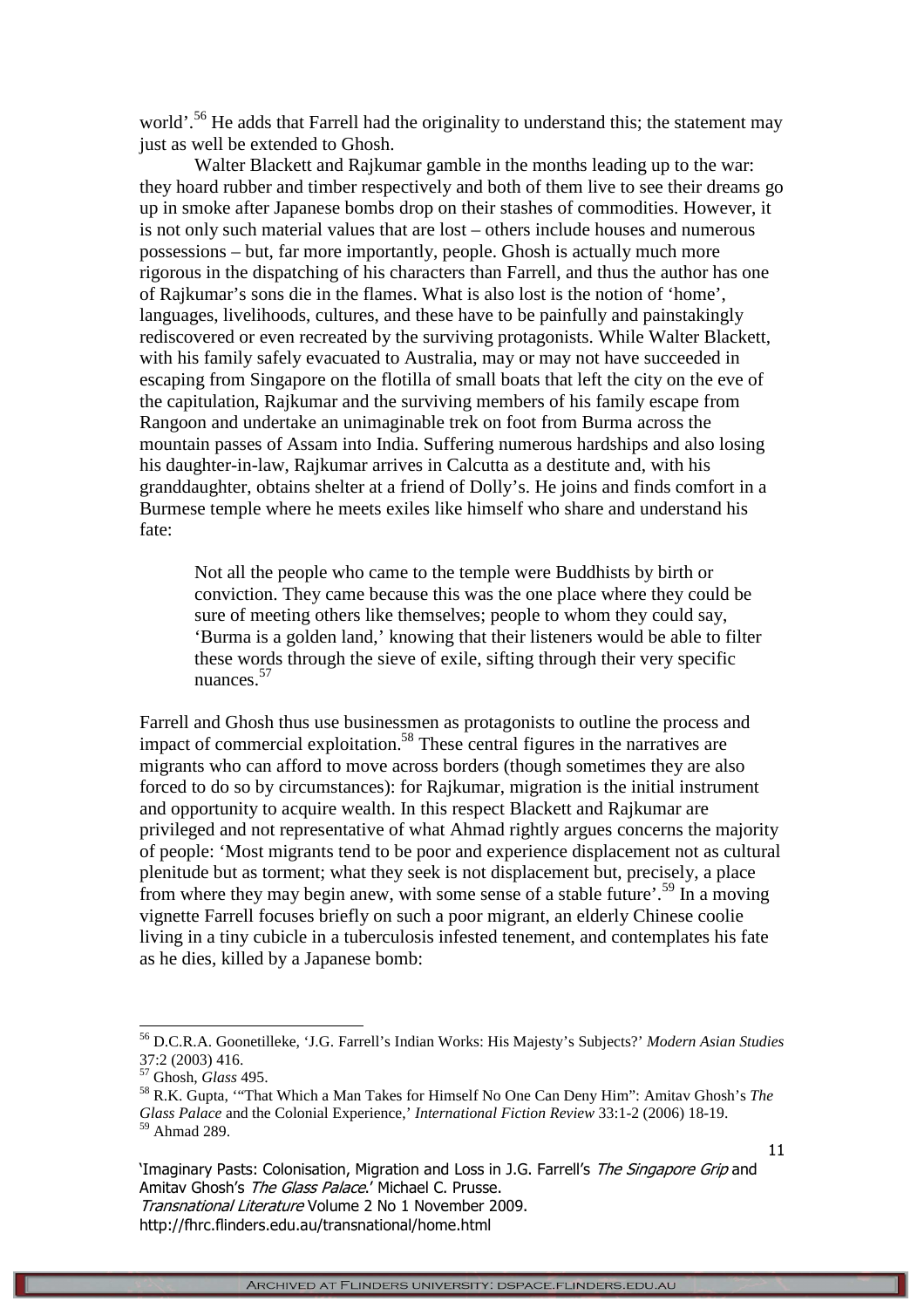Later, when official estimates are made of this first raid on Singapore (sixtyone killed, one hundred and thirty-three injured), there will be no mention of this old man for the simple reason that he, in common with many others, has left no trace of ever having existed in this part of the world or in any other. $60$ 

By contrast to this anonymous victim of colonialism the figure of Vera Chiang highlights further aspects of the effects of colonial migration practices by shedding light on 'forced' migration and a series of losses of 'homes'. Vera recounts that she was born in Russia of a mixed marriage, between a Chinese father and White-Russian mother. Her parents migrated to China after the Russian Revolution, where she ended up in Shanghai, and eventually fled from the Japanese to Singapore. Vera is the model of a versatile migrant who succeeds in adapting to various settings, as she is resourceful and energetic. Despite a series of setbacks, she overcomes all obstacles and manages to survive under extremely difficult circumstances. She is contrasted with the figure of Walter Blackett's daughter, Joan, the 'ultimate memsahib', who completely ignores the reality around her and encapsulates British culture and values. Farrell thus portrays an interesting insight into female positions when confronted with moving across borders: women may traditionally play two (extreme) roles in migration. The first one is to act, like Joan, as if the exterior did not matter and to uphold the values of their own culture. The second one is to successfully surf the crests of various cultural waves like Vera who manages to 'acculture' herself to changing backgrounds when required. Towards the end of the novel Vera's fate suggests a further parallel between *The Singapore Grip* and *The Glass Palace*: fearing the wrath of the advancing Japanese, Matthew attempts to put the Eurasian refugee on the last ship to leave Singapore; however, she is denied boarding by a racist British official. In *The Glass Palace* it is Rajkumar's son Dinu, who in vain tries to provide a passage for the Eurasian refugees Alison and Saya John on the last train to Singapore from upstate Malaya. Ghosh accentuates the problem by having *Indian* soldiers forcefully deny them access to the train, which is reserved for white British (and other European) refugees only.

Migration in these books is a real experience: the protagonists, according to the roles assigned to them by their authors, suffer in varying degrees. Both novelists have a political agenda: Farrell wants to expose the imperial exploitation that the British Empire conducted and, apart from revealing the consequences for the native population in the colonies, specifically to describe the negative effects that the pursuit of taking advantage of the colonised had on the British themselves. Farrell, it must be remembered, was writing at a time when Empire nostalgia in Britain was surging in the late seventies and early eighties.<sup>61</sup> In *The Singapore Grip* Farrell focuses on the economic aspects of Empire and emphasises the migratory movements that resulted from the Empire's expansion. Ghosh similarly analyses Indian involvement in imperialism and also takes in the economic perspective. Some Indians, in particular in

-

'Imaginary Pasts: Colonisation, Migration and Loss in J.G. Farrell's The Singapore Grip and Amitav Ghosh's The Glass Palace.' Michael C. Prusse. Transnational Literature Volume 2 No 1 November 2009. http://fhrc.flinders.edu.au/transnational/home.html

<sup>60</sup> Farrell, *Singapore* 212.

<sup>&</sup>lt;sup>61</sup> The crest of the wave of Empire nostalgia occurred after the 'Falklands War' (1982) and brought forth products such as David Lean's revisionist filming of E.M. Foster's *A Passage to India* in 1984 or the nostalgic television adaptations of Paul Scott's *Staying On* (1980) and, in particular, of his *Raj Quartet* (1984). For a more detailed discussion of the problematic aspects of Lean's *Passage to India* see Prusse, *East* 135-139.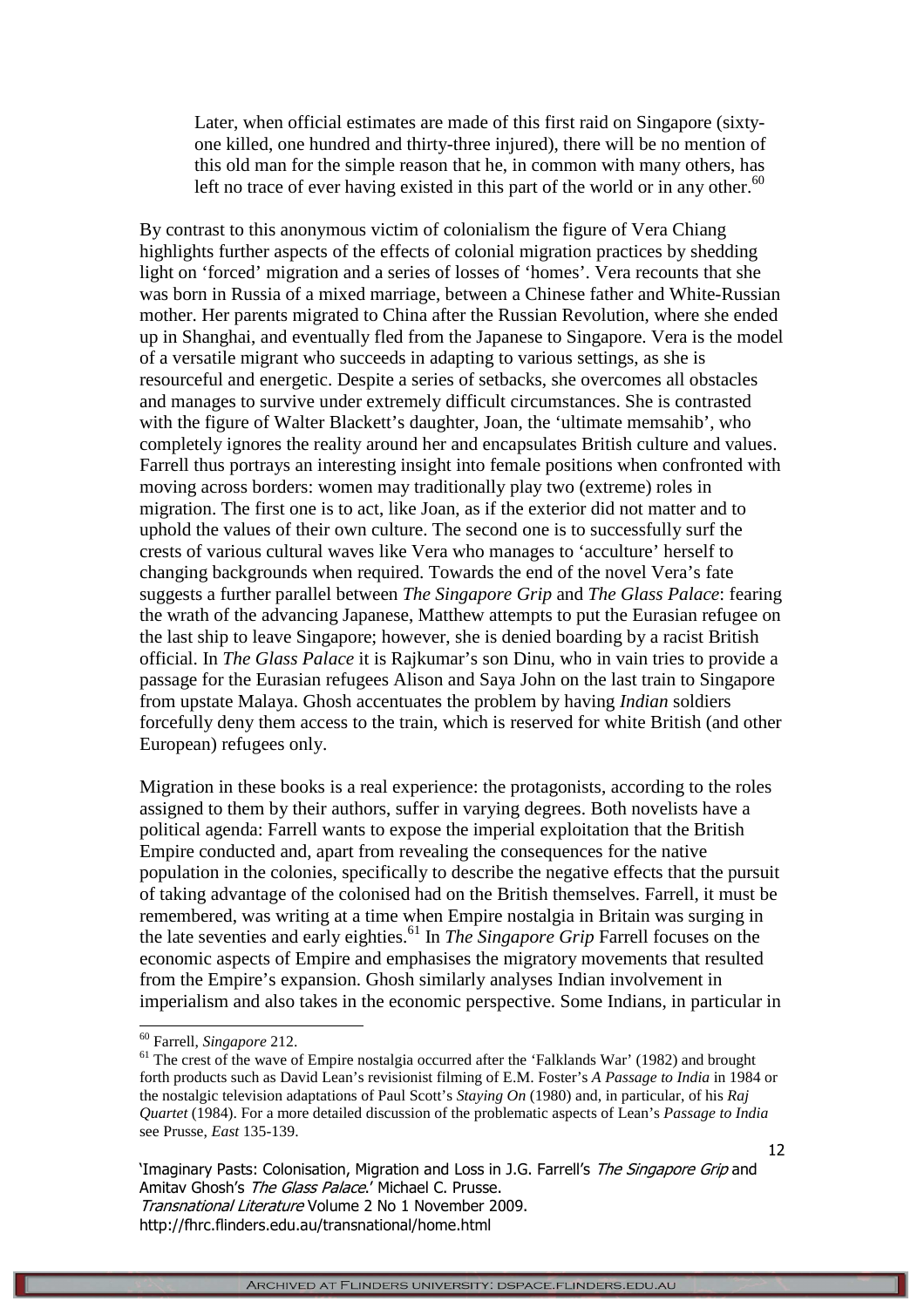the roles of businessmen and soldiers, were both accomplices and victims who helped the British to conquer and sustain their Empire while being exploited at the same time; other characters in the novel struggle for India's independence and a few even rise in arms against the British. Ghosh also warns of the pitfalls of reading just the official history of the Second World War and, since he has a political agenda, he wants to exercise 'choice, reflection and judgement' and relay aspects of history that seem to have been forgotten in the West. $62$  One instance of this kind is the fact that the Indian National Army (that fought with the Japanese against the British) met with a very different reception in India than the one reported in Britain (they were celebrated as heroes rather than abused as traitors). A further historical fact of little renown in the West is the 'Forgotten Long March', the Indian refugee trek, which led the Indian settlers in Burma back to India in the wake of the Japanese advance.<sup>63</sup> The inclusion of this particular historical event in Ghosh's narrative results in it being written back into the Western consciousness.

In the meantime some of the issues addressed by Ghosh have also been taken up by historians, such as Christopher Bayly and Tim Harper in their study of South East Asia in the Second World War, entitled *Forgotten Armies* (2005).<sup>64</sup> Benjamin Schwarz, who reviewed this book for *The New York Times*, writes that this study 'is the only history that matches the scope and nuance of novels like J.G. Farrell's *Singapore Grip*, Paul Scott's *Raj Quartet*, Anthony Burgess's *Enemy in the Blanket*, Orwell's *Burmese Days* and Amitav Ghosh's *Glass Palace*'.<sup>65</sup> It is notable, however, that both novels discussed above (as well as the additional ones listed by Schwarz) succeed in stirring the imagination far more than equivalent and objective accounts by historians or social scientists. Apart from the fact that historians sell fewer books than historical novelists and thus reach a smaller audience, the products of the latter can also claim to make a bigger impact on readers because they offer a means of identification by portraying realistic lives.<sup>66</sup> History books may give rise to the occasional protest: a fitting example is the periodic outrage among the Chinese and the Koreans regarding the omission of war crimes committed by Japanese troops in the Second World War from contemporary Japanese history books. However, history books have never succeeded in creating a comparable stir as some novels have: the best-known cases in this respect are certainly Harriet Beecher Stowe's *Uncle Tom's Cabin* (1852) and Salman Rushdie's *The Satanic Verses* (1988). Moreover, history frequently lacks conviction, as Farrell writes, because it leaves out 'everything to do with the senses … the detail of what being alive is like, though it tells you about Corn

l

'Imaginary Pasts: Colonisation, Migration and Loss in J.G. Farrell's The Singapore Grip and Amitav Ghosh's The Glass Palace.' Michael C. Prusse. Transnational Literature Volume 2 No 1 November 2009. http://fhrc.flinders.edu.au/transnational/home.html

 $62$  Ghosh, Letter.

<sup>63</sup> Chambers, 27.

<sup>64</sup> Christopher Bayly and Tim Harper, *Forgotten Armies: the Fall of British Asia, 1941-1945* (Cambridge, Mass: Belknap, 2005).

<sup>65</sup> Benjamin Schwarz, 'Forgotten Armies: The Fall of British Asia, 1941-1945,' *The New York Times* 20 April 2005 http://www.nytimes.com/2005/04/19/arts/19iht-bookmer.html

<sup>&</sup>lt;sup>66</sup> Accurate numbers of sales figures for books are notoriously hard to come by and hardly ever reliable. Nevertheless, the sales figures provided by the online bookshop Amazon confirm that Bayly and Harper's *Forgotten Armies* is ranked as 155,843 in the US and as 54,246 in the UK. By comparison, the two novels discussed in this paper are rank at 66,420 in the US and 14,418 in the UK (*The Singapore Grip*), and at 22,106 in the US and at 5,704 in the UK (*The Glass Palace*). These figures, taken from the respective US and UK websites on 6 October 2009, certainly demonstrate that the novels are sold in much larger quantities.